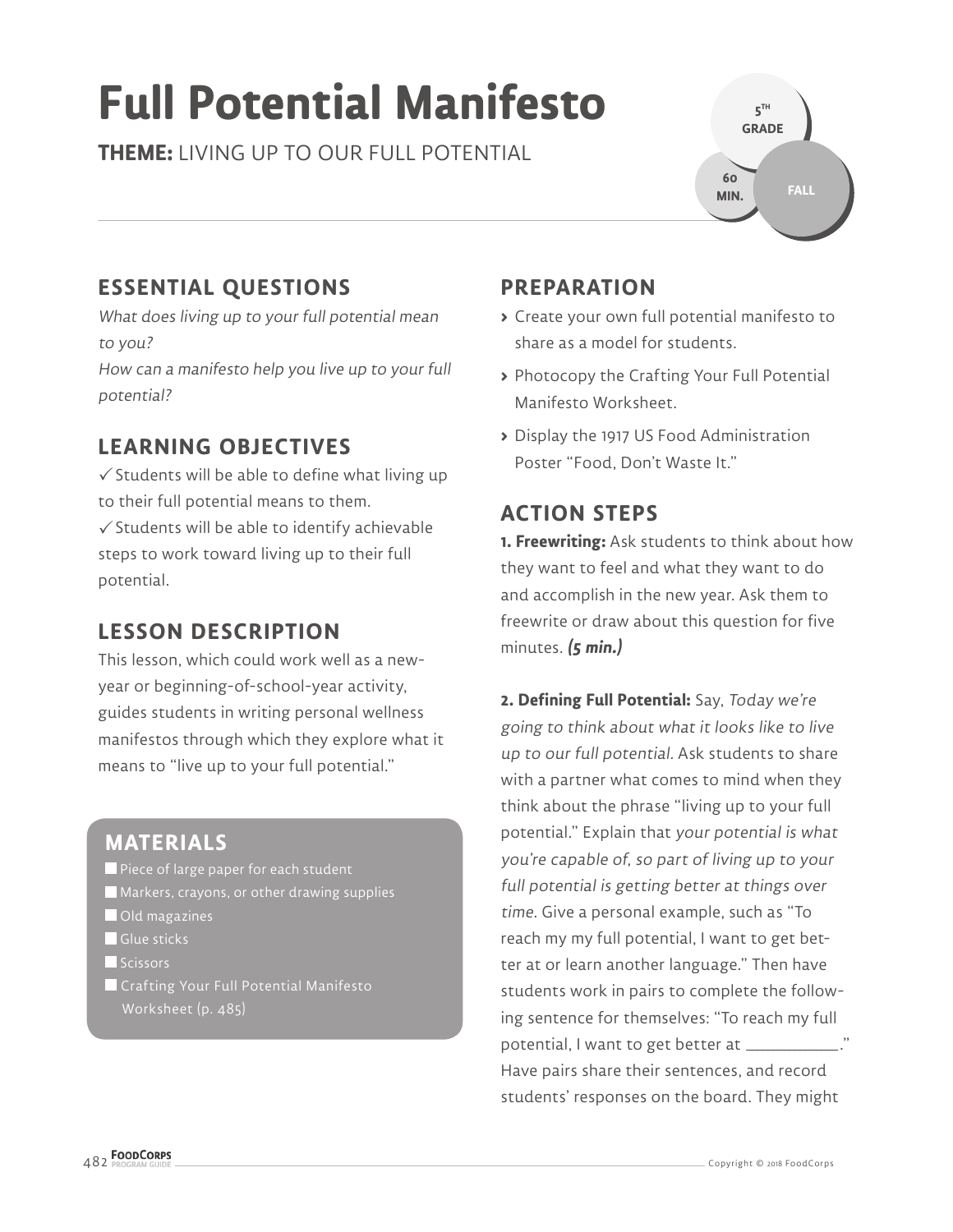include pursuing interests or hobbies, being active, eating food that is nutritious, reaching academic goals, etc. **(5 min.)**

**3. What's a Manifesto?:** Tell students, Today we're each going to create a personal Full Potential Manifesto. A manifesto is a written statement declaring publicly the intentions, motives, or views of its writer. Explain that during World War I the US Food Administration published a manifesto about food. Display the 1917 poster, and instruct students to discuss their impression with their partner. Ask, What views are reflected in the statements on this poster? Explain to students that their manifestos can the types of foods they'd like to eat, a new activity they'd like to try, and something new they'd like to learn. Encourage students to think about their own manifestos as encompassing their whole self. Ask, What's a goal related to your brain? What's a goal related to your heart? What's a goal related to moving your body and eating healthfully? **(10 min.)**

**4. Creating Manifestos:** Pass out the Crafting Your Full Potential Manifesto Worksheets, and go over the guidelines of the project, explaining they can use words or images or a combination of the two. Explain that they will be sharing their manifestos with at least one other student in the class. Have students work on drafting their manifesto for ten minutes before passing out paper and art supplies. Remind them to work neatly and carefully. Circulate through the room, supporting students who need guidance. After another twenty minutes, ask students to clean up their spaces. Students may need another work session to complete their manifestos. **(30 min.)**

**5. Sharing with Partners:** Have students find an aspect of their Full Potential Manifesto that they feel comfortable sharing with a partner. Put them in pairs and have them share. **(5 min.)**

#### **REFLECTION**

Have students discuss the following questions in small groups, then share with the class: **(5 min.)**

- How did it feel to create a personal manifesto?
- How will you make sure you are doing the things you expressed in your Full Potential Manifesto?
- How can we ask for friends and family members to support us in carrying out our manifestos?
- How can we support our friends in living up to their full potential?

### **ADAPTATIONS**

**Follow-Up:** Assign or have each student choose a classmate to be their accountability buddy. Record which students are paired so that you can remind them next time. They can have regular check-ins, for example monthly, to reflect together on how well they are fulfilling the goals expressed in their manifestos. You can also have them revise their manifestos periodically, such as at the beginning of a new semester, to highlight that this can be a living document that will grow along with them as they learn more about wellness over time.

**Extension:** You might have students create a school food or wellness manifesto modeled after the 1917 US Food Administration poster, laying out the tenets they'd want their school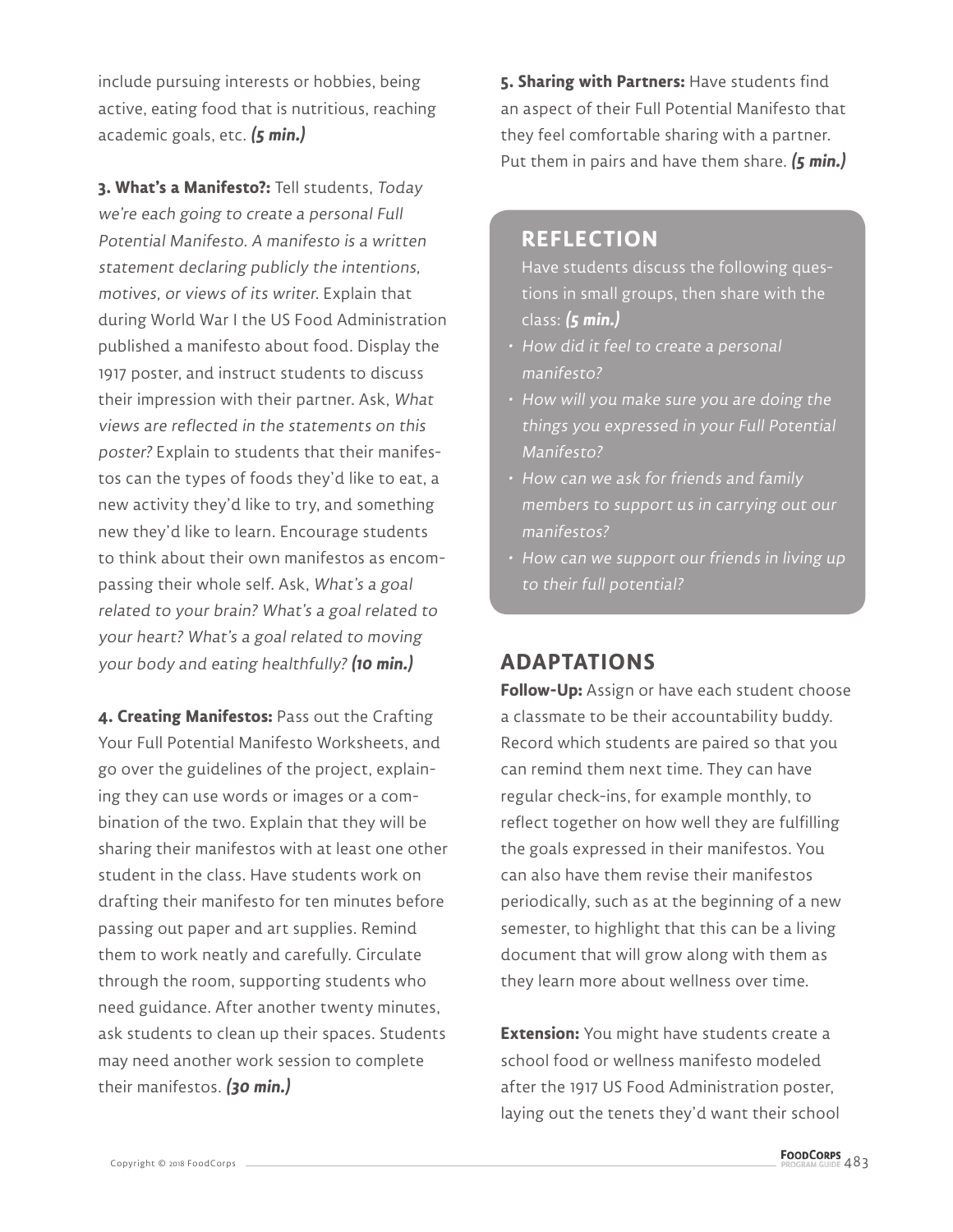to live by. They can then come up with actionable steps for how to implement changes in their school environment.

# **ACADEMIC CONNECTIONS**

English Language Arts Common Core State Standards

#### **CCSS.ELA-LITERACY.RI.5.3**

Explain the relationships or interactions between two or more individuals, events, ideas, or concepts in a historical, scientific, or technical text based on specific information in the text.

#### **CCSS.ELA-LITERACY.W.5.4**

Produce clear and coherent writing in which the development and organization are appropriate to task, purpose, and audience.